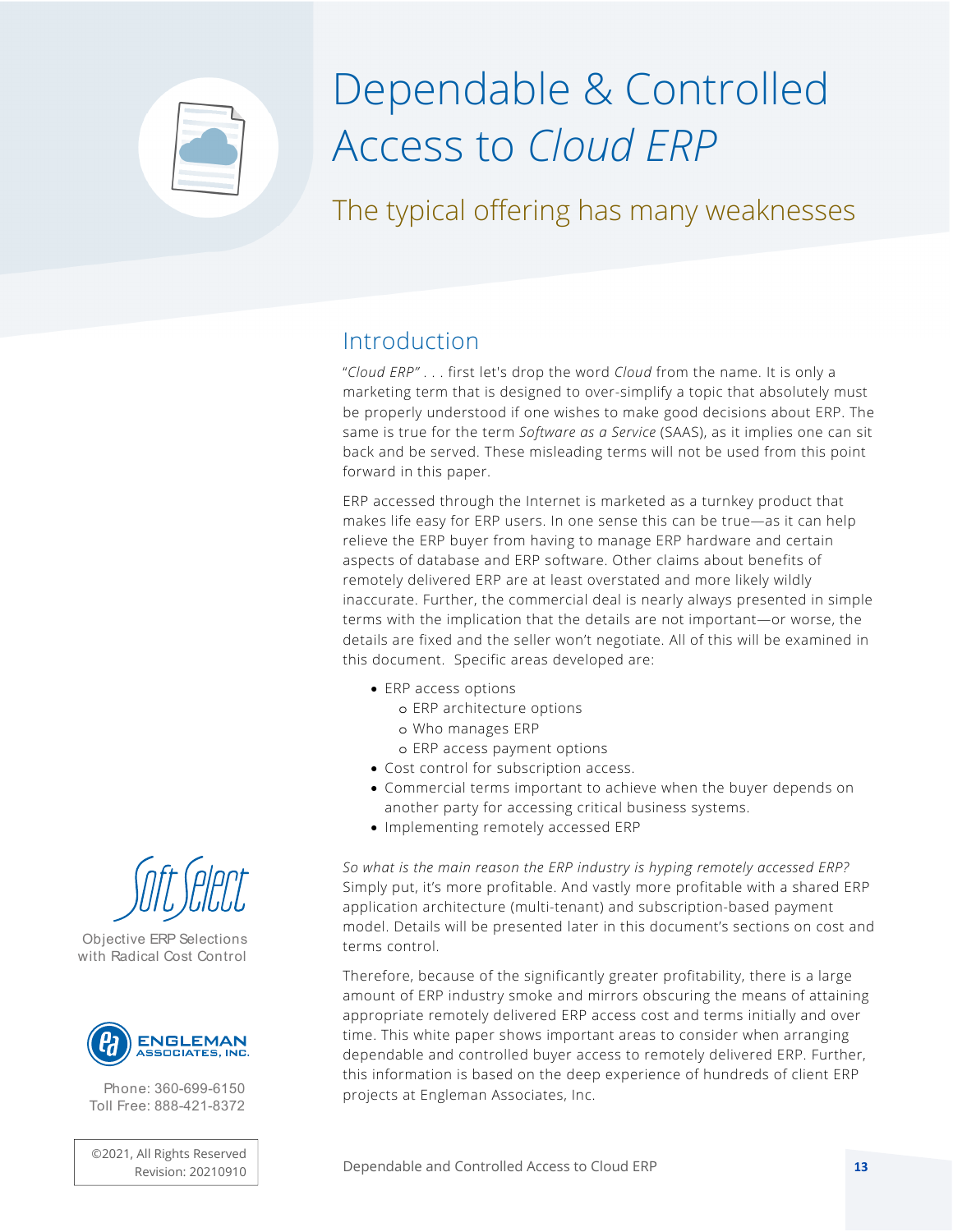

### What is ERP?

Before diving into ERP access options, it's good to briefly establish a description of ERP. ERP components are broken into three groups.

ERP Software: This includes the ERP application with appropriate functionality, ongoing patches and updates, and support for the ERP application.

Other Software: Other software and support involved to deliver ERP—which includes database software and tools for development of functionality, workflows, and metrics. There may be more depending on the ERP setting, such as software for remote access, server virtualization, and performance monitoring.

Physical Infrastructure: All IT hardware, infrastructure/support and Internet access necessary to run the ERP application.

## ERP Access Options

There are a few major options related to how ERP is accessed—which are described below.

- 1. ERP architecture options
	- Single-tenant one or more ERP instances per one ERP buyer
	- Multi-tenant ERP application shared by multiple companies
- 2. ERP management: Managing the ERP includes the hardware, software stack, general maintenance and upgrading of the ERP, Internet access resources, and failovers for all the above. This section does not include entities involved in implementing and tuning ERP to support a business's process and metrics objectives. The following are the key entities that may be involved with the management of the ERP depending on the deployment model used for an ERP user.
	- ERP *Managed Service Provider* (MSP) which may or may not be the ERP seller.
	- Commercial data center
	- Internet backbone providers
	- Company using ERP
- 3. Payment options for ERP access
	- Owned Licenses with ongoing support/maintenance fees
	- Subscription with periodic renewals

The following sections provide details on the access options listed directly above.

#### ERP Architecture Options *– Single-tenant or Multi-tenant*

Many business applications, including *remotely accessed ERP,* are offered in a shared company environment called multi-tenant. That is, groups of customers running from one instance of the application with common hardware and management rules. This is in contrast to a single-tenant architecture in which the buyer has their own instance of the ERP application (for development, testing, and production) typically running on one or more





Objective ERP Selections with Radical Cost Control



Phone: 360-699-6150 Toll Free: 888-421-8372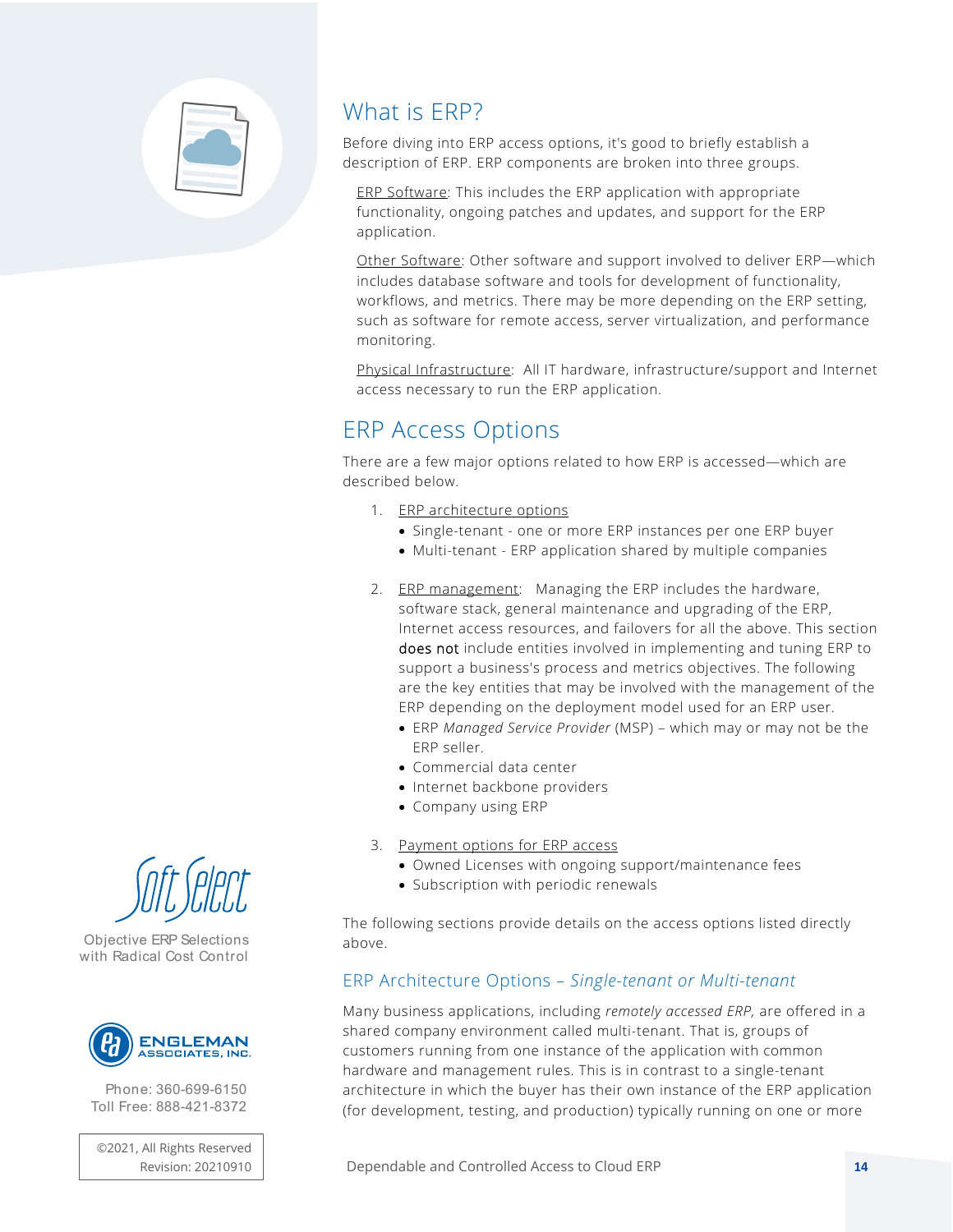

dedicated virtual or physical server(s). All ERP run on the buyer's selected site are single-tenant.

ERP originally developed for remote delivery is built as multi-tenant. At Engleman Associates, Inc. we don't know of any relevant exceptions. This is because it is significantly easier and less costly for the ERP seller to manage and update a multi-tenant ERP environment instead of hundreds or thousands of individual customer installations. For this reason, ERP sellers that started with single-tenant ERP and have the resources are increasingly moving to the multi-tenant delivery option. Further, once they have it they really downplay their single-tenant option—all the way to claiming it's no longer offered, even when it really is.

The reasons for the existence of many single-tenant *remotely accessed ERP* options are (1) the ERP seller does not have a multi-tenant offering, but makes their regular single-tenant ERP available in a remotely hosted offering, and (2) many ERP buyers have ERP access objectives that make a multi-tenant option less favorable—which are examined in the next section.

Multi-tenant compared to single-tenant *remotely accessed ERP*: The following explains the positive factors and limitations of multi-tenant ERP in comparison to single-tenant. Even though the list of potential limitations for multi-tenant is long, a particular buyer may find the estimated benefit level creates an overall net positive for the multi-tenant approach.

Multi-tenant potential benefits (compared to single-tenant):

- 1. Stability improved: The potential for a more stable ERP environment exists with multi-tenant based on the rigorous standards of the professionally managed ERP. Also, narrower options for companyspecific modifications which can be a source of ERP management problems for users.
- 2. Future migration to multi-tenant: If using a single-tenant ERP there is a risk that in the future the ERP seller will force their customers to migrate to a multi-tenant environment. This poses a number of risks for the buyer, including unexpected costs.

Multi-tenant potential limitations (compared to single-tenant):

- 1. ERP development flexibility reduced: This refers to the likely reduction in options and depth of tools offered in multi-tenant ERP to extend and modify the ERP business process functions, interfaces, workflows, metrics and integrations. These limitations are especially relevant for buyers who do a better job designing future-state processes, metrics, and integrations which will increase the need for such ERP modifications.
- 2. ERP hardware performance risks: In a virtual multi-tenant environment the buyer shares CPU and memory space with other customers, and performance can often vary from one application instance to another. This is often referred to as the noisy neighbor problem. Such a problem does not need to exist in a single-tenant environment as the company accessing ERP fully controls usage and can work with the hosting entity to specify proper hardware.



Objective ERP Selections with Radical Cost Control



Phone: 360-699-6150 Toll Free: 888-421-8372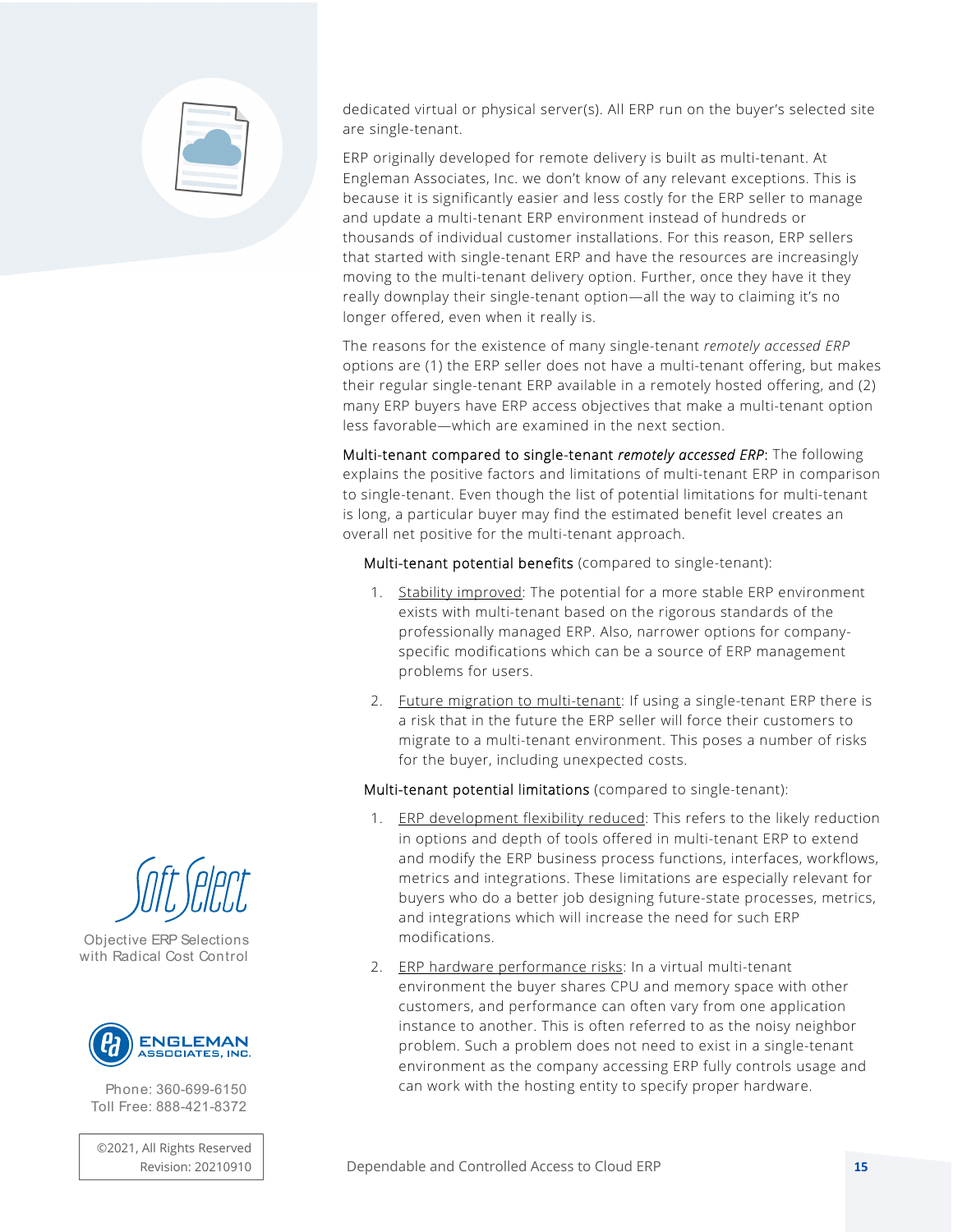

- 3. ERP buyer commercial controls reduced: Multi-tenant *remotely accessed ERP* is almost always sold by a periodic subscription fee to access for a specific period of time. This subscription term is in stark contrast to classic ERP licenses that were owned perpetually. Further, in a multi-tenant offering one supplier has full control of all aspects of ERP access as compared to single-tenant in which the hosting entity can be either a third party or the ERP buyer. This 'full control' by sellers isn't favorable for buyers in such a commercial relationship, and requires careful legal terms to mitigate this illegitimate control which the seller has over the buyer. See more in the following section called *Commercial Terms for Remotely Accessed ERP*.
- 4. Regulated industries and sensitive data: Any business that handles sensitive data, especially customer data, has potential issues with data security constraints and limitations in a multi-tenant ERP. Hybrid *remotely accessed ERP* options are evolving that enable portions of data and processes to be controlled at a different location for the buyer.
- 5. Financial options: Multi-tenant is paid for with a subscription that is typically considered an expense. With single-tenant *remotely accessed ERP*, many sellers offer a perpetual license option which can be capitalized and depreciated.
- 6. Timing of application upgrades and patches: In a single-tenant ERP the ERP buyer can choose the timing of major upgrades and even lesser upgrades and patches. This may have merit if the ERP buyer more fully uses modern ERP development tools which create application modifications that may have some conflict with an upgrade. Conversely, this underscores the natural pressure to limit application extension and development options in a multi-tenant ERP environment that could create risks and problems to a mass upgrade.

#### ERP Management

The following diagram shows the four key parties involved in delivering responsive and dependable access to remotely managed ERP. These four parties are:

- 1. Managed Service Provider (MSP)
- 2. Commercial data centers
- 3. Internet backbone providers.
- 4. Company using ERP





Objective ERP Selections with Radical Cost Control



Phone: 360-699-6150 Toll Free: 888-421-8372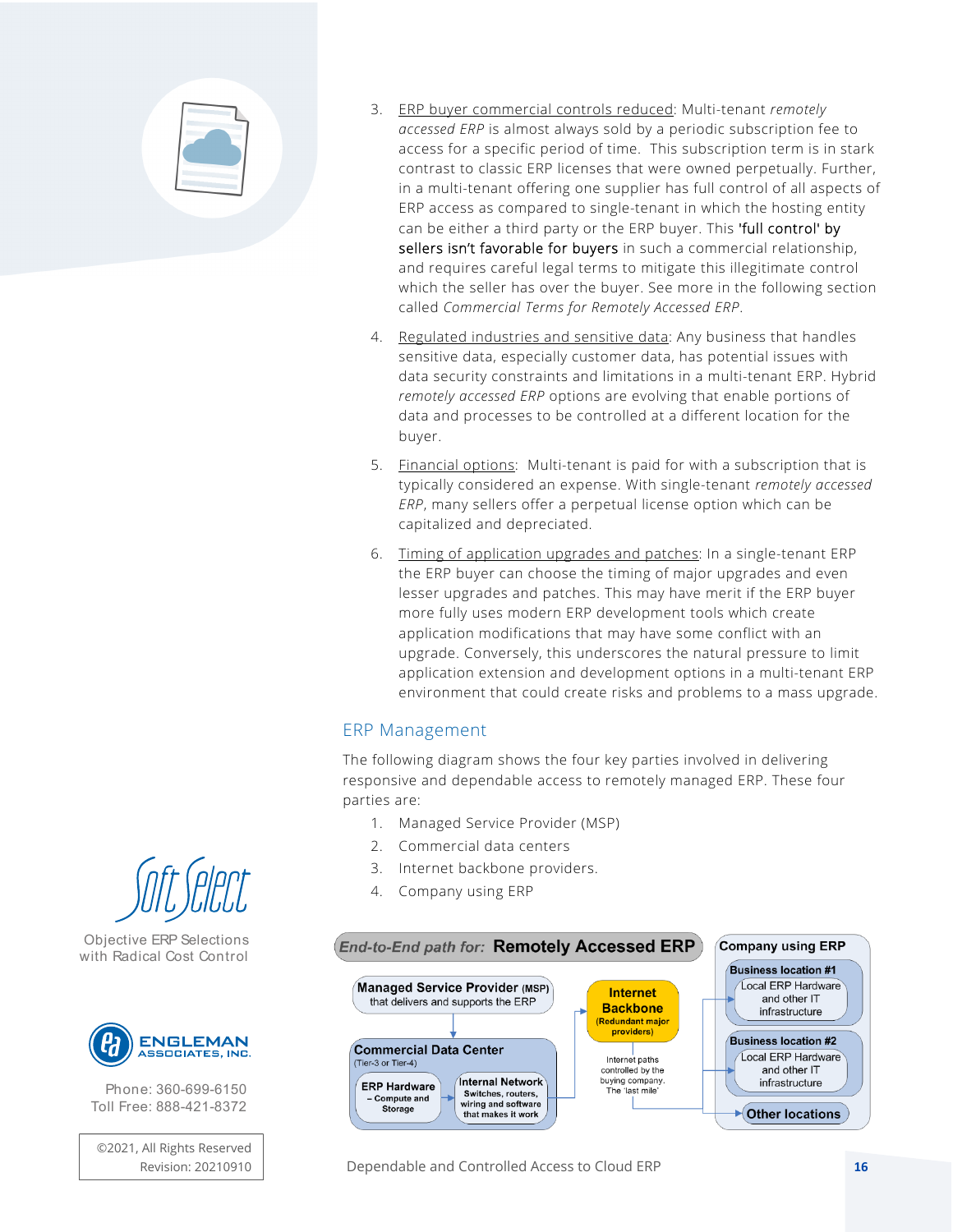

Managed Service Provider (MSP): This is the key entity that orchestrates the ERP application hosting. The duties of this role could be provided by the ERP company, third-party MSPs, or technically even the ERP buyer (if they had the specialized ERP and complex application hosting skill—which they rarely do).

The MSP manages the ERP, operating system, and other components in the software stack. Typically this includes maintenance, upgrades, and troubleshooting of the *remotely accessed ERP* application. However, some of this may be conducted in concert with the typical 'functionality layer' support provided by the ERP vendor or reseller. The MSP also arranges for proper commercial data center infrastructure and should ensure there is proper Internet bandwidth, preferably with multiple Internet backbone providers.

Commercial Data Centers: These entities provide server hardware (CPUs, memory, and storage), related network infrastructure to gain access to the Internet, and a professional security and resilience environment. This offering is called *Bare Metal Service Providers* or *Metal as a Service*. The *Metal as a Service* model offers many of the rapid scaling benefits. Seek at least a tier three data center (tier four is the best) as described by Technopedia: "A Tier-3 data center is a location with redundant and dual-powered servers, storage, network links and other IT components. It is one of the most commonly used data center tiers, where IT components are powered with multiple, active and independent sources of power and cooling resources." It's favorable the data center be closer than farther away as increased distance introduces more IT and communication infrastructure, all of which is subject to compromise due to spikes in usage demands, component failure, cyberattacks, natural disaster, terrorism, failed commercial enterprises and more.

Internet Backbone Providers: These are the large telecom companies that work with government regulators and local jurisdictions to manage and improve the general Internet backbone. As noted in the prior section, the MSP has primary responsibility to arrange proper Internet bandwidth to dependably deliver the ERP application traffic between the data center and the internet backbone.

Company using ERP: At the other end of the Internet pipe are the company teams using the ERP. They are responsible for arranging and managing effective access in the 'last mile' from the Internet backbone providers to its various ERP user locations. Managing all or some of the ERP buyer's *last mile* can also be outsourced.

#### ERP Access Payment Options

The two basic ERP access payment options are:

Owned licenses with ongoing support/maintenance fees: This is the classic ERP access model in which the ERP buyer owns the licenses for an unlimited time per the terms of a license agreement. The ongoing fee, either called support or maintenance in the industry, pays for application upgrades/fixes and a support function that provides help on 'functionality layer' issues. In this model the ERP buyer can stop paying the maintenance/support fee and keep using the existing ERP.

Subscription with periodic renewals: In this model the ERP access is subject to a subscription fee that has a time frame term. In a multi-tenant delivery model the subscription fee nearly always pays for all aspects of ERP access

Dependable and Controlled Access to Cloud ERP **17**



Objective ERP Selections with Radical Cost Control



Phone: 360-699-6150 Toll Free: 888-421-8372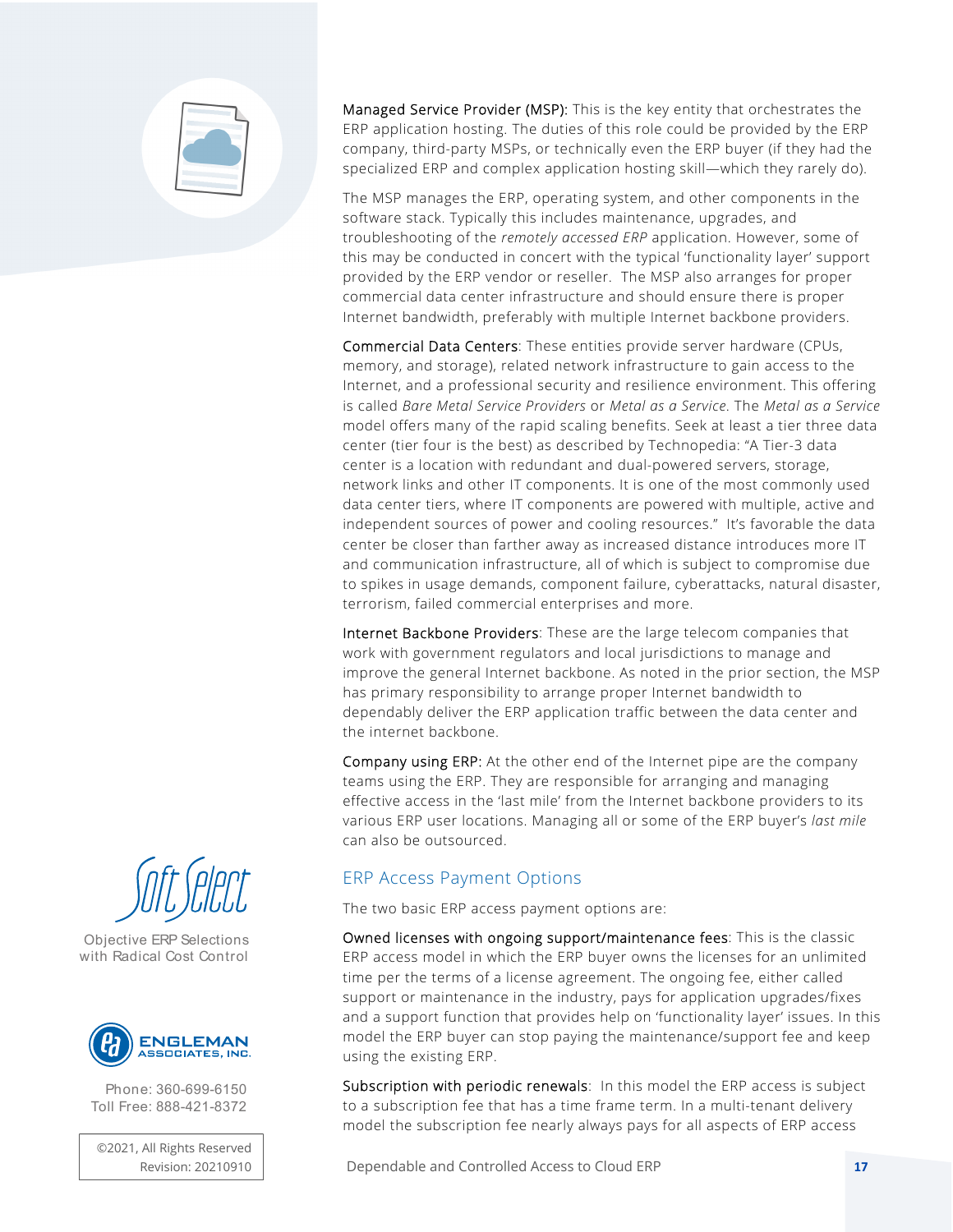

and 'functional layer' support. A buyer can access ERP in a subscription model but independently pay for hosting or support with other service providers.

Some ERP offers are a hybrid of the two options detailed here. Details on arranging for proper ERP access costs and commercial terms to control costs over time are included in later sections of this document.

## Performance of *Remotely Accessed ERP*

Sellers of *remotely accessed ERP* brag about solid performance standards and unrestricted scalability of their application to meet the various demands of customers. 'Scalability' generally means that ERP users can add as many new users, modules, and transaction loads as they like, and the application will remain available and responsive.

The reality may be quite different. Overall performance is affected by all four participants in the diagram above (MSP, data center, Internet backbone provider, and company using ERP) and how they select and manage all software, hardware, and Internet access which is under their control and affects *remotely accessed ERP* delivery. Although two participants could be performing well, a third entity involved could be a bottle neck compromising ERP performance. Therefore it is important to monitor all four carefully so causes of poor performance can be more quickly and effectively identified.

Of the four participants, the one with the most 'going on' and most chance for performance degradation is the MSP. This includes the MSP's typical responsibility for arranging appropriate data center servers as well as strong and redundant Internet backbone service providers. Therefore, there should be availability and responsiveness performance standards in place which are automatically monitored and carry some sort of penalties for lack of performance. As noted earlier, there are monitoring approaches which can separate the performance of the four entities involved so any lack of performance by any of the entities can be pin-pointed. Otherwise, ERP users may endure slow and undependable access to their ERP with no practical way to quickly establish who or what is responsible. Comprehensive monitoring is critical to managing performance with multiple parties, a thousand miles of Internet lines, and many points of potential degradation.

There are many performance monitoring solutions for all participants, from open source options to polished commercial offerings. An earnest MSP should have proactive monitoring as a default element of their offering for monitoring three of the four elements, (1) hardware at the Data Center, (2) Internet provider speed and stability, and (3) the management of the software stack which the MSP directly controls.

Providers of *remotely accessed ERP* are presumed to have the skill and motivation to get this right. They also have economies of scale with hundreds if not thousands of customers. However providers of *remotely accessed ERP* have no incentive to create excess capacity, but instead make hardware, software stack, and Internet access investments to support reasonable customer needs, not unlimited needs. These *remotely accessed ERP* offerings would therefore show signs of strain if demand exceeded the plans, or if there were other issues with the ERP provider or their business partners. Therefore, all elements of the *remotely accessed ERP* structure should be

Objective ERP Selections with Radical Cost Control



Phone: 360-699-6150 Toll Free: 888-421-8372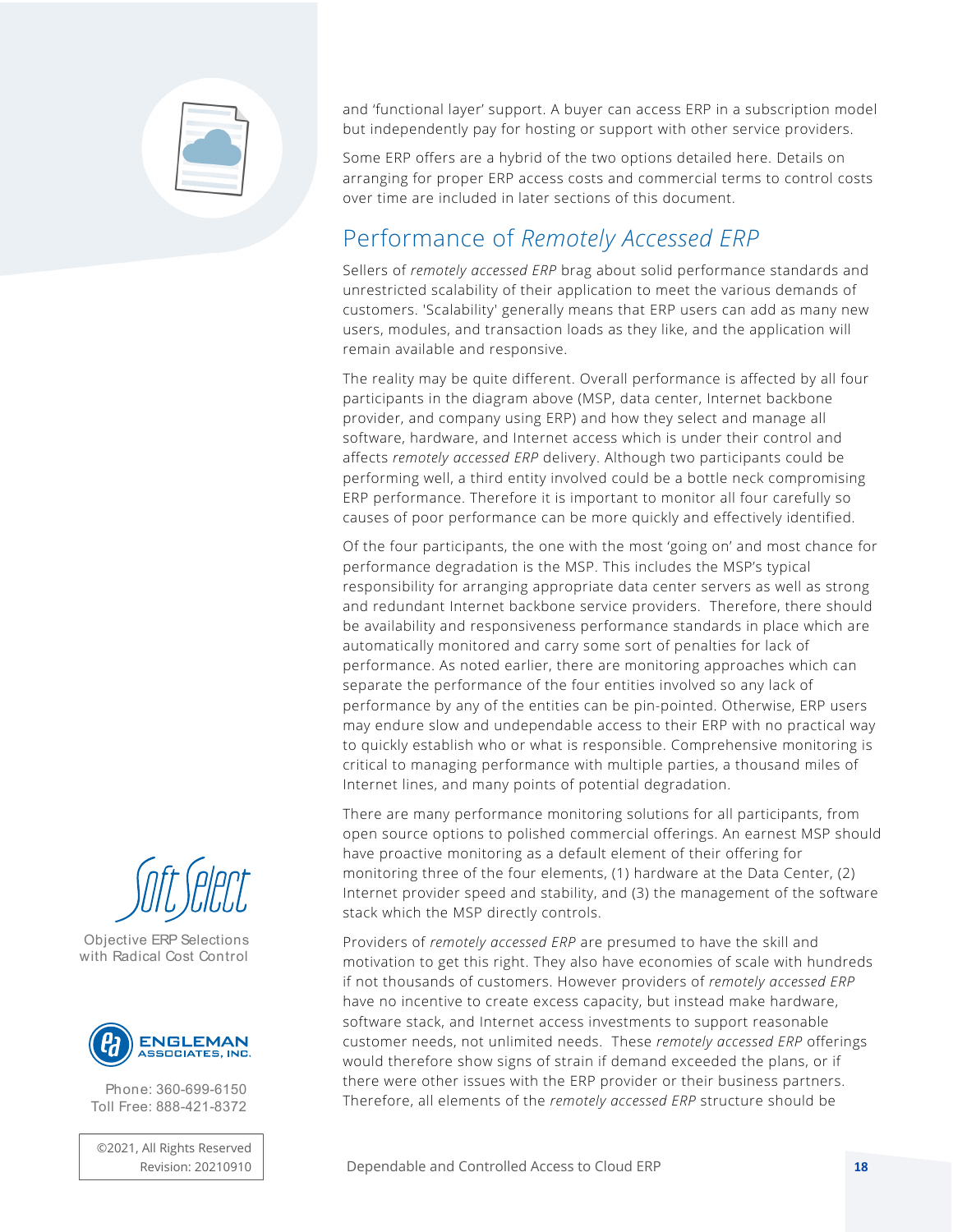

understood, and all elements in a particular *remotely accessed ERP* offer challenged to confirm status against industry best practices.

# Cost Control for Remotely Accessed ERP

A fundamental and understandable goal of the ERP vendor is to develop and protect the ongoing revenue stream they derive from existing ERP customers. This revenue stream helps fund the company, including improvements to the ERP offering and ERP support. Projections of such a revenue stream are also highly influential to a company valuation. Unfortunately, the typical methods used to improve and secure ongoing revenue for ERP companies are quite counterproductive to the legitimate interests of the ERP buyers. These ERP industry methods take advantage of the reality that it is a daunting proposition for a company to change ERP—meaning the sellers can be quite brazen in charges they make without much risk of losing a customer. Based on this commercial situation, the key ERP access cost areas to be controlled are:

- 1. Initial costs: Initial ERP access cost objectives are often no more than 50% of the list pricing. However project-specific factors could change how ERP access cost objectives are developed. Further, cost objectives for different user types and functional modules are always influenced by project-specific factors. Finally, achieving such effective initial cost objectives usually has a large influence on periodic ongoing ERP fees-so it must be done well. Finally, as ongoing ERP maintenance or subscription fees are usually based upon initial ERP access costs, achieving effective initial cost objectives has a large influence on ongoing ERP fees, so it must be done well.
- 2. Cost escalation of ongoing fees: This refers to ERP maintenance/support fees or subscription fees to be raised over time. Sellers seek to have no rules here so they may raise customer fee amounts over time in any amount they think will be endured. An ongoing cost escalation term is critical—especially for an ERP subscription, as there are no options to stop these fees like there is with perpetual license maintenance/support fees.
- 3. Future ERP purchases: At some point after the initial purchase, ERP buyers typically need to purchase more users, modules, and other access. Eventually however, buyers are typically forced to endure high list pricing and regular bad terms because favorable future purchasing rules were not arranged at the time of the original purchase.
- 4. ERP access rules: ERP access licenses have various rules and limits that are often difficult to assess when purchasing the original access, but often result in cost adders to buyers when the previously unknown limitations are subsequently encountered.

In the sales process for offering *remotely accessed ERP*, especially multi-tenant, sales people will lead with vague statements that the cost to access their ERP is less expensive than classic perpetual license ERP. Over time this is almost never true based on the nature of typical control the sellers have over the buyers in a *remotely accessed ERP* environment. Similar statements about





Objective ERP Selections with Radical Cost Control



Phone: 360-699-6150 Toll Free: 888-421-8372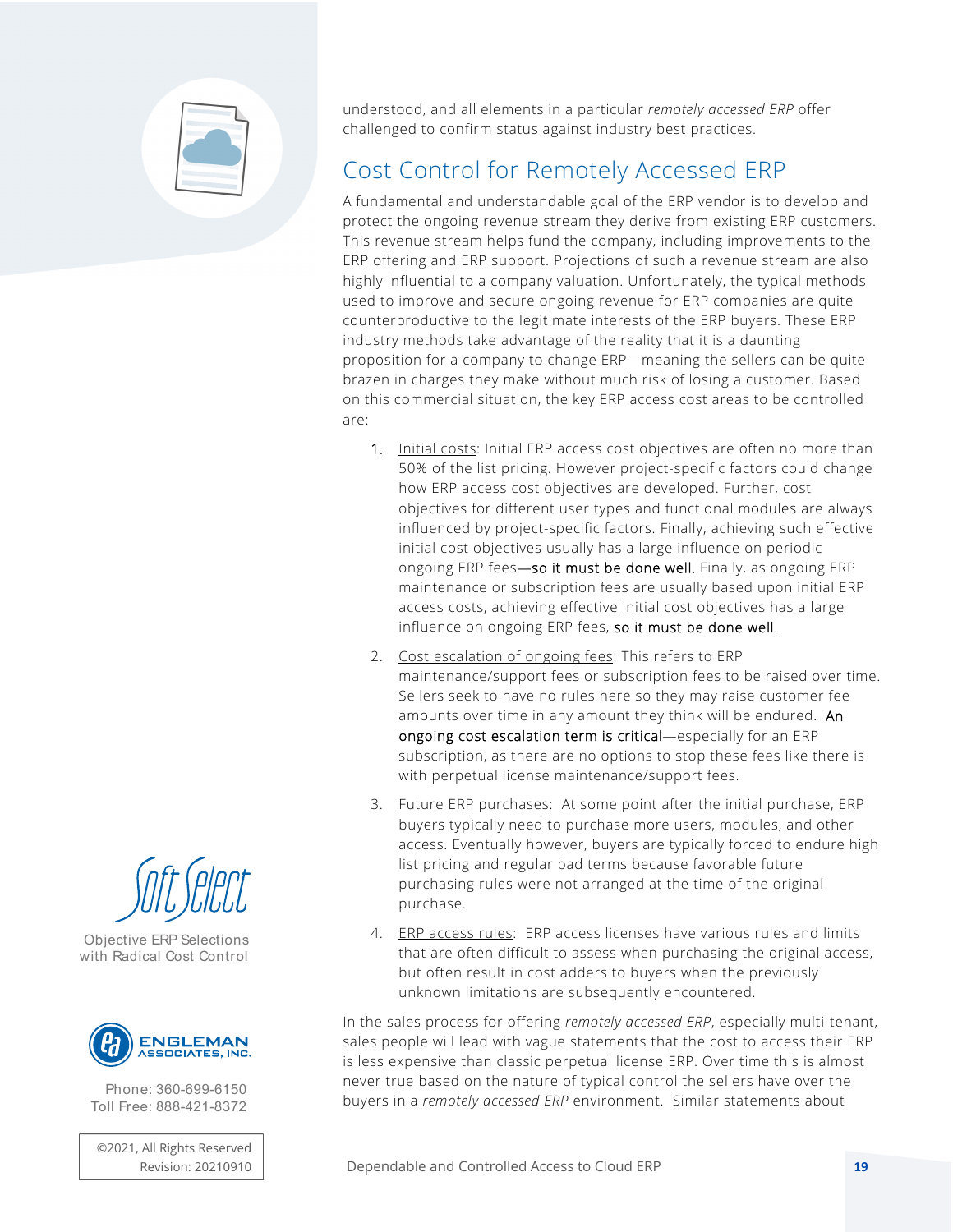

implementations have also been observed in our client projects and are untrue as is explained later in this document.

The following is the process for a buyer to effectively purchase ERP access. Since a particular buyer's *remotely accessed ERP* could be multi-tenant subscription or professional hosted perpetual licenses, the buying process described here does not differentiate the two.

- 1. What is needed from ERP: Be clear about the scope (business processes being supported and business units) and what portion of the scope should be supported by the class of ERP being reviewed. Carefully establish user needs from typical front office ERP users, shop floor users, device access, integrations, and other discrete access.
- 2. Subscription or Perpetual licenses: Establish if there is a technical or financial reason to pursue a multi-tenant subscription model or professionally hosted perpetual ERP license. Key reasons for direct ownership of perpetual ERP licenses are:
	- a. Control: License ownership provides an increased level of control of the application and critical business data if there's a commercial dispute (especially if hosted by an independent MSP and not the ERP company). Most of these control issues were detailed in an earlier section of this document on multitenant or single-tenant ERP.
	- b. Cost reduction options: Ongoing cost of upgrades and support can usually be reduced or stopped if the company using ERP determines these items are losing value or the company is planning to migrate away from the ERP in the foreseeable future. With subscription-based *remotely accessed ERP*, periodic payments are mandatory until the buyer stops ERP usage. And because they are mandatory, there are little to no reasons for the seller to discount at future negotiating moments—but instead raise prices.
	- c. An asset: The ERP license is owned and has value—even if accessed remotely. This point could be material for a future acquirer of the company using the ERP who may be aware that with the subscription approach the buyer owns nothing and likely has tenuous commercial controls.
- 3. ERP access costs objectives: It is important to have a plan for what constitutes a solid purchase price for ERP access as well as the other potential software components needed for the full enterprise software plan. Knowing what constitutes effective pricing does take experience and is explained in reasonable detail in our white paper ERP Software Cost Control.
- 4. What is offered by a particular ERP: First understand how the specific ERP is offered from the seller, then align the specific ERP modules' user types and other access dimensions to the buyer's needs established in the first step in this list.
- 5. Presenting ERP access cost objectives: In most cases the achievable ERP access cost objectives from step #3 will be significantly less than



Objective ERP Selections with Radical Cost Control



Phone: 360-699-6150 Toll Free: 888-421-8372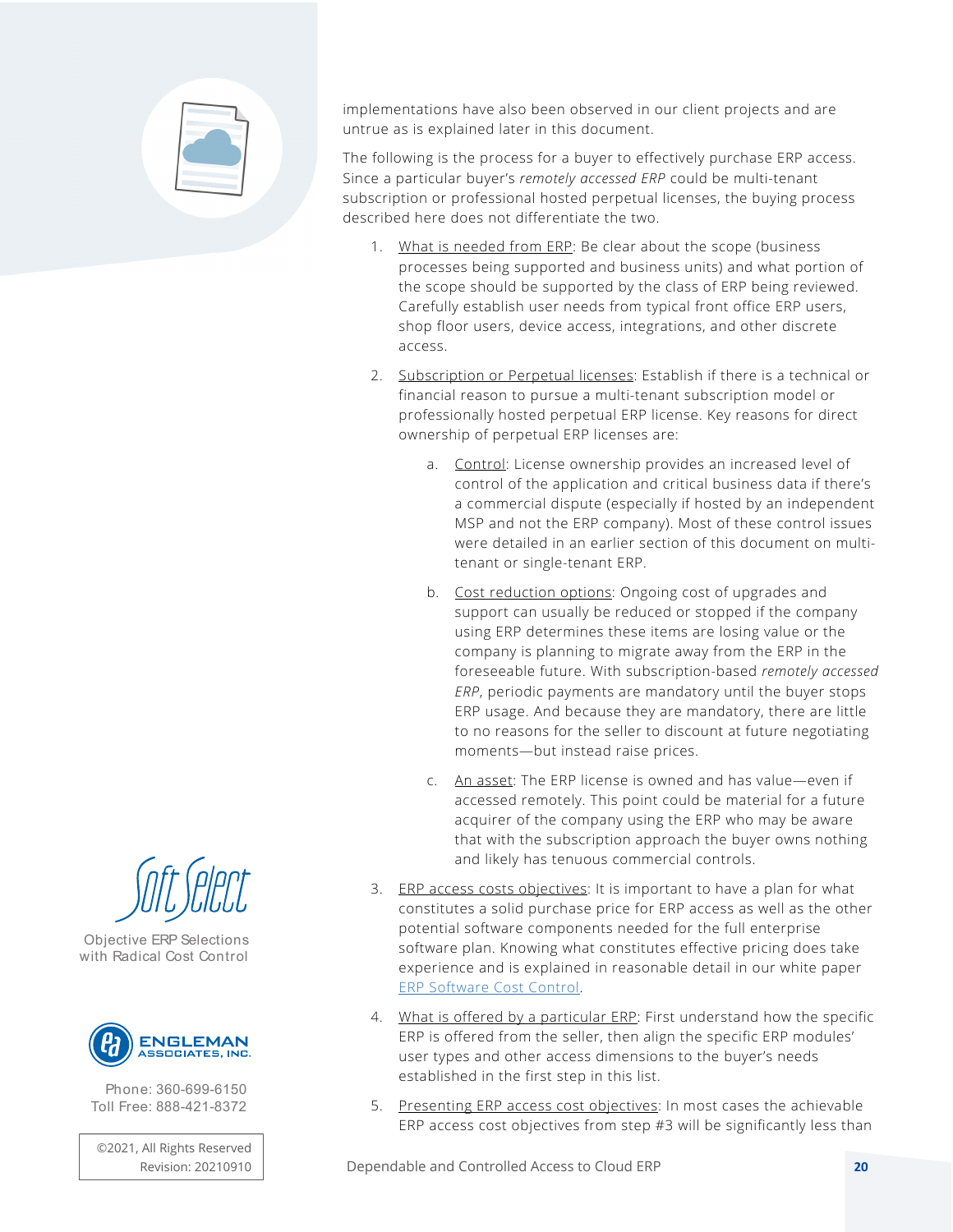

the normal discounted amounts an ERP seller would offer. Therefore, it is typically safe and tactical to present the objectives at the start of the cost negotiations. For the cost objectives to be taken more seriously, there needs to be a real environment of competition and some calendar time to work the process to get cost and terms to a favorable point.

6. Processing ERP access cost offers: All offers are checked for alignment to the planned ERP access rights established in Step #1. Only if ERP product to ERP buyer alignment (step #4) is confirmed can the cost offers be assessed. Be prepared to compare different ERP access approaches since some offers may be multi-tenant subscription, professionally hosted perpetual license, and many sellers offer both.

Without following the general process above and arranging solid commercial terms to compliment the cost control objectives, the buyer will likely end up with the typical deal that over time will cost two to four times more than the otherwise achievable life cycle costs. Costs literally can expand by this amount if the cost control fundamentals are materially off, and this point explains the seller's resolve and use of smoke and mirrors to reach the 'regular deal'. See this white paper to learn much more about *ERP Software* Cost Control.

## Commercial Terms for Remotely Accessed ERP

Sellers of *remotely accessed ERP* tend to have an attitude that they're selling a monthly high-tech service such as Internet access or web hosting. Accordingly, contracts governing access to *remotely accessed ERP* often reflect this attitude with a stunning disconnect about the critical commercial controls a buyer should legitimately possess when attempting to arrange dependable and cost effective access to any mission-critical business application, like ERP. Many sellers of *remotely accessed ERP*, especially the larger ones, are immersed in this abusive commercial culture. They actually believe their expectations of prospective customers are reasonable and have multiple layers of institutional obstacles maintaining their status quo. The buyers will usually endure excuses and claims that the sellers have given all they can on various matters—however very little of this is true if the buyer knows how to navigate and control the process to purchase rights to use *remotely accessed ERP*.

Risk profiles of the parties: The ERP buyer is at the extreme risk of being unable to operate if the ERP becomes unavailable, while the seller is merely at risk of losing a small portion of their revenue if the buyer does not pay or stops using ERP. This type of difference in risk is unhealthy in any commercial relationship.

The typical contracts for *remotely accessed ERP* enable the seller or their agent to 'turn off the ERP switch' for effectively any contract breach—real or imagined. Practically the ERP sellers would not 'turn off the switch' as a first recourse, but the specter of this option creates an intimidating environment in which the buyer has no effective options but to bow to the will of the seller—except for executing the radical step to select, pay for, and implement another ERP. ERP users have to endure a lot of abuse to take this step—and those selling ERP access are well aware of this point.





Objective ERP Selections with Radical Cost Control



Phone: 360-699-6150 Toll Free: 888-421-8372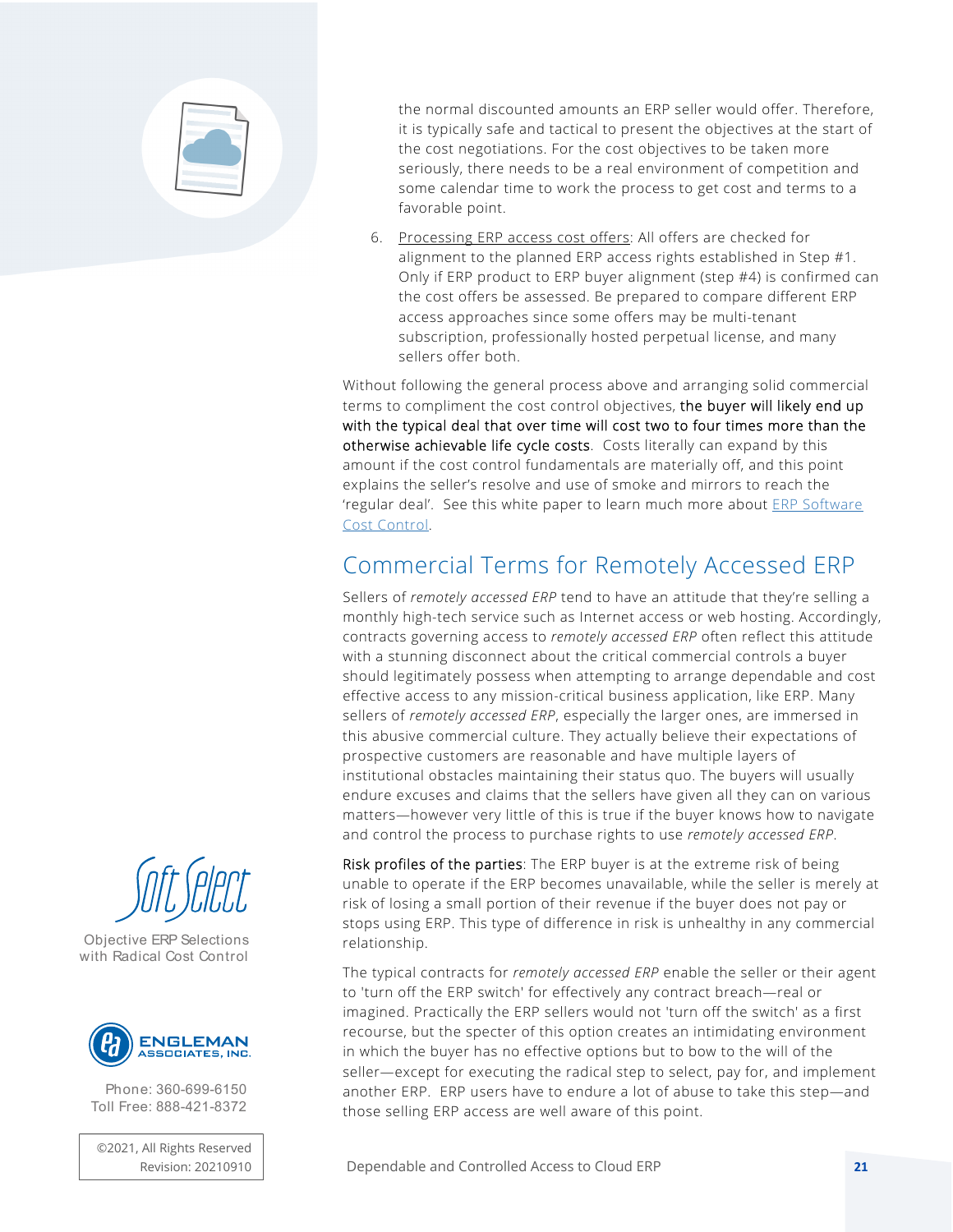

Unfortunately, many buyers have blindly accepted this type of commercial relationship which is one key reason this situation with poor commercial terms has become worse in recent years. However, new buyers are becoming increasingly aware of the commercial terms risk of the typical *remotely accessed ERP* offering and are pushing back. At Engleman Associates, we see this with most clients when they're educated about the risks and their options. Enough of this pushback will be the basis for eventual fundamental changes to the ERP application industry direction and attitude. See our white paper on **ERP Contracts - Achieve Critical Terms.** 

#### Implementing *Remotely Accessed ERP*

Sellers of multi-tenant ERP will often claim their ERP is easier to implement. Such a statement may be true, but not for the reasons the seller will state.

Whether *remotely accessed ERP* or on-premise ERP, the main factors affecting implementation effort are capabilities and complexity of the ERP application, strength of the implementer, and the readiness, talent, and capacity of the buyer to lead the ERP implementation effort. Therefore, any claims of an 'easier implementation' from any *remotely accessed ERP* application vendor, if true, can only mean less functionality or fewer configurability options compared to other ERP solutions without such limitations.

#### Risks and Benefits—for Various Managed ERP **Options**

The matrix below rolls-up the various risks and benefits of options for *remotely accessed ERP*. It puts the benefits and risks in terms of the buyer of ERP access and the sellers, and highlights the stark difference that what benefits the buyer is quite often the opposite of what benefits the ERP seller.

| <b>Options for ERP</b><br><b>Access</b>                                                               | <b>Potential Benefits</b>                                                                                           |                                                                                           | <b>Potential Risks</b>                                                                                                                                         |                                                                           |
|-------------------------------------------------------------------------------------------------------|---------------------------------------------------------------------------------------------------------------------|-------------------------------------------------------------------------------------------|----------------------------------------------------------------------------------------------------------------------------------------------------------------|---------------------------------------------------------------------------|
|                                                                                                       | Buyer                                                                                                               | <b>ERP Vendor</b>                                                                         | <b>Buyer</b>                                                                                                                                                   | <b>ERP Vendor</b>                                                         |
| Multi-tenant subscription<br>hosted/managed by ERP<br>Vendor.                                         | No cost and<br>management of<br>local hardware and<br>software.                                                     | Lowest cost<br>delivery approach,<br>maximum<br>customer control.<br>less support issues. | High lifecycle costs, loss<br>of commercial control<br>and buyer-controlled<br>failover process, internet<br>issues, forced upgrades,<br>reduced dev. options. | Nothing material<br>determined.                                           |
| Single-tenant<br>subscription hosted and<br>managed by ERP vendor.                                    | No cost and<br>management of<br>local hardware and<br>software.                                                     | Generally the<br>same as Multi-<br>$t$ enant – but less<br>profitable.                    | Generally the same as<br>multi-tenant, except<br>better dev. options and<br>upgrade timing options.                                                            | Nothing material<br>determined.                                           |
| Single-tenant subscription<br>hosted and managed by<br>independent managed<br>service provider (MSP). | No cost and<br>management of<br>local hardware and<br>software.                                                     | Control of buyer<br>based on typical<br>terms of the<br>subscription model.               | Generally the same as<br>multi-tenant, except<br>better dev. options and<br>planned upgrades,<br>improved commercial control.                                  | Involvement of<br>3rd party MSP<br>and loss of<br>hosting revenue.        |
| Single-tenant, buyer<br>owned licenses, hosted/<br>managed by independent<br>MSP.                     | No cost and<br>management of<br>local hardware and<br>software, Better<br>ERP access costs &<br>commercial control. | Less support<br>issues with buyers<br>because of MSP<br>presence.                         | Loss of some commercial<br>control and internet<br>issues.                                                                                                     | Less revenue<br>/profit over time,<br>3rd party MSP<br>issues.            |
| Single tenant, owned<br>licenses, hosted by buyer<br>with external MSP mgmt.                          | Lower lifecycle<br>costs, good<br>commercial control,<br><b>MSP</b> manages local<br>hardware/ERP.                  | Less support<br>issues with buvers<br>because of MSP<br>presence.                         | Local ERP hardware and<br>software management<br>issues and costs even<br>with remote MSP.                                                                     | Near complete<br>loss of benefits<br>gained in multi-<br>tenant approach. |



Objective ERP Selections with Radical Cost Control



Phone: 360-699-6150 Toll Free: 888-421-8372